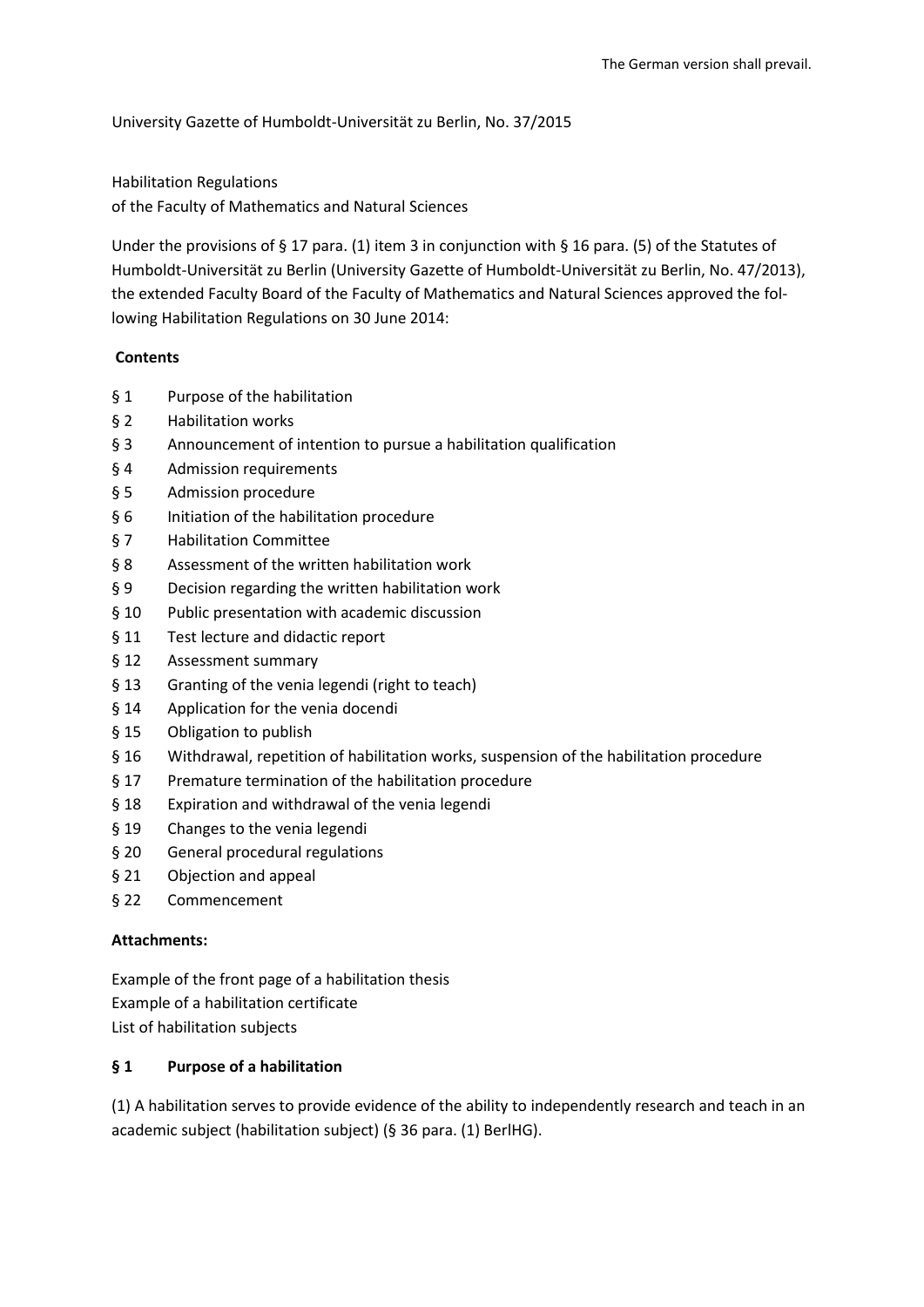(2) A habilitation subject is an area of academia which is definable in terms of content, has usually already been established in the faculty as an area of teaching and research, and is represented by university teachers from the circle of full and part-time staff members of the faculty.

(3) On proposal from the Departmental Boards, the Faculty Board decides upon the habilitation subjects based upon current teaching and research (see attachment).

## **§ 2 Habilitation works**

(1) Habilitation works consist of:

1.a) a comprehensive monograph (habilitation thesis), which must make a significant academic contribution to the subject pursued; or

b) a monograph and published research results, which represent a work which is equivalent to a habilitation thesis in their entirety; or

c) published research results or research results submitted for publishing, which represent, in their entirety, a work which is equivalent to a habilitation thesis and to which a detailed summary must be prepended;

2. a public presentation about the subject pursued with a subsequent academic discussion;

3. a public test lecture at an institute of higher education, lasting two contact hours, which deals with a branch of the selected subject.

The written habilitation work and the public presentation must usually be undertaken in German or English. The Faculty Board may make exceptions, if assessment has already been arranged. In these cases, a summary in German, which demonstrates knowledge gained, must be submitted in addition to the required written habilitation work. The public test lecture at an institute of higher education usually takes place in German. The Faculty Board shall decide on justified exceptions.

(2) Under the provisions of paragraph (1) no. 1, in the case of habilitation works which are developed in collaboration with other academics, the share of the work completed by the post-doctoral candidate must be clearly definable and appraisable. The post-doctoral candidate is obliged to present his or her share of the work in the processes of conception, implementation, and writing of the report, in detail and have this confirmed by their co-authors. The Faculty Board shall decide on exceptions.

(3) For the public presentation under the provisions of paragraph (1) no. 2, three proposed topics must be submitted, each with a brief explanation. The Habilitation Committee must reject proposed topics and demand others if the proposals are closely related to one another, or to the topic of the written habilitation work or the doctoral thesis. The academic discussion about the presentation may refer to the works under the provisions of paragraph (1) no. 1. The presentation and discussion should show that the post-doctoral candidate can present an academic topic in an intelligible form and possesses extensive knowledge in the habilitation subject, as well as the ability to discuss issues in a scholarly manner.

# **§ 3 Announcement of intention to pursue a habilitation qualification**

The post-doctoral candidate must inform the department responsible for the habilitation subject of their intention to pursue a habilitation qualification at least two semesters prior to the written application.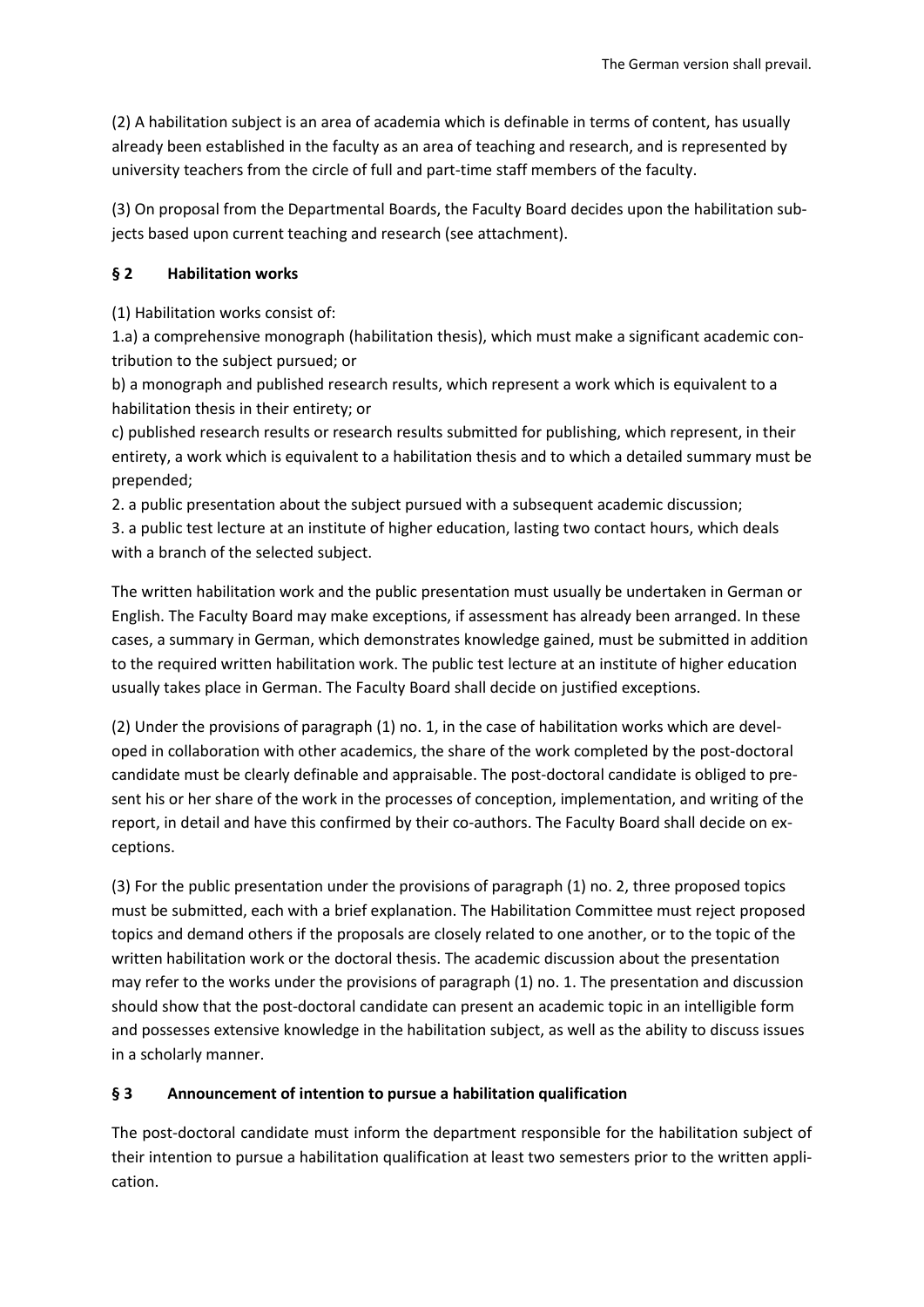## **§ 4 Admission requirements**

(1) Requirements for admission to the habilitation procedure are:

1. a degree awarded by an institute of higher education and accredited by a State examination or an examination taken at an institute of higher education, within the area in which the provisions of the German Constitution apply;

2. evidence that the candidate holds a doctoral degree; and

3. documentation of academic teaching activity at an institute of higher education, lasting a total of eight semester weeks in an academic subject which is fundamental for the subject pursued, which may not have been carried out more than five years previously, and which comprises an independently-created course lasting at least one semester, with two semester hours per week, in the Faculty of Mathematics and Natural Sciences of Humboldt-Universität zu Berlin.

(2) Examinations which were taken at and academic degrees which were awarded by institutes of higher education outside the area of jurisdiction of the German Constitution, may be accepted if their equivalence has been established.

# **§ 5 Admission procedure**

(1) The procedure begins with the submission of the written application to the Dean of the faculty. The application must indicate the scientific subject for which the venia legendi is applied for. The following documents must be attached to the application:

1. a certified record of examinations and a copy of the certificate awarded by an institute of higher education, or equivalent credentials as the case may be;

2. a certified copy of the doctoral certificate;

3. a curriculum vitae with information regarding the candidate's academic career;

4. a minimum of five copies of a written habilitation work under the provisions of § 2 para. (1) no. 1; as the case may be, a declaration of the candidate's own contribution under the provisions of § 2 para. (2) sentence 2;

5. topics proposed for the public presentation under the provisions of § 2 para. (3), each with a brief explanation;

6. five copies of lists of both academic publications and presentations, as well as, with monographs, a copy of publications relevant for the assessment;

7. a copy of the doctoral thesis;

8. a declaration stating whether a habilitation procedure has already been carried out, with full details concerning its outcome (if applicable), and whether an application for a habilitation procedure has been applied for or is pending elsewhere; and

9. a declaration stating knowledge of the existing Habilitation Regulations and the "Statute of Humboldt-Universität zu Berlin for ensuring good academic practice and for dealing with allegations of scientific misconduct", as well as a declaration stating that all habilitation works are the result of the candidate's own work.

(2) The Faculty Board decides upon the approval of the admission application, usually on the basis of a decision made by the Departmental Board at the meeting following receipt of the application.

# **§ 6 Initiation of the habilitation procedure**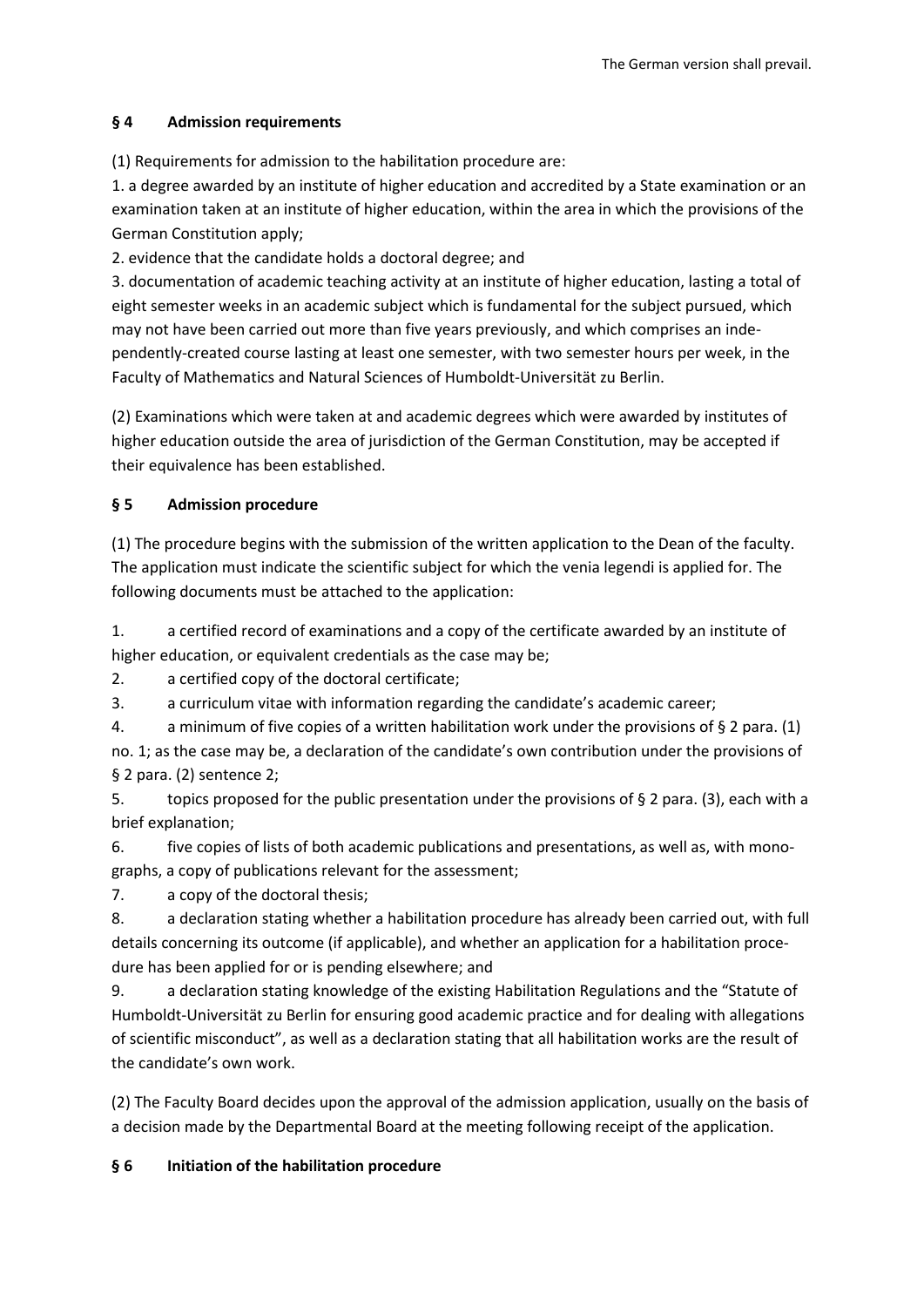The habilitation procedure is initiated by the Faculty Board on the request of the Dean, if

1. the requirements are met under the provisions of § 4;

2. the documents stated in the provisions of § 5 para. (1) have been produced;

3. a habilitation procedure, within the area in which the provisions of the German Constitution apply, has not been completed in the same academic subject; or a procedure, terminated in compliance with § 9 para. (1) no. 2, has not already been repeated;

4. a habilitation procedure is not being carried out elsewhere at the same time in the same academic subject; and

5. the faculty is responsible for the subject.

## **§ 7 Habilitation Committee**

(1) If the Faculty Board accepts the application of admission to the habilitation procedure and initiation of the procedure, it appoints the Habilitation Committee, including assessors, which is composed as follows: at least five, at most seven university teachers or habilitated academic staff members, including assessors under the provisions of § 8, as members who are entitled to vote, for each academic member of staff and student as a member in an advisory capacity.

(2) The Departmental Board which represents the habilitation subject suggests the chairperson of the Habilitation Committee and the members of the Committee to the Faculty Board, whereby the members of the Committee are suggested by the individual groups of members of the Departmental Board.

(3) The Habilitation Committee to be appointed by the Faculty Board must have sufficient expert knowledge and must be able to fully assess the habilitation works.

(4) The majority of the members who are entitled to vote must belong to the Faculty of Mathematics and Natural Sciences. Professorial members of other faculties or other scientific institutes of higher education may belong to the Habilitation Committee.

(5) The Habilitation Committee performs all of the duties which are required for the habilitation procedure. The Committee meets in private. Members are obliged to maintain confidentiality. Individuals who are not employees in the public sector must be obliged, in writing, to maintain confidentiality. The Committee determines the organisation and method of operation independently.

#### **§ 8 Assessment of the written habilitation work**

(1) On proposal from the Habilitation Committee, the Faculty Board appoints at least three assessors, of whom at least one must come from an institution outside of Humboldt-Universität zu Berlin, and of whom at least one must belong to the Faculty of Mathematics and Natural Sciences, for the assessment of the written habilitation work under the provisions of § 2 para. (1). If decided by the Faculty Board, the appointment of the assessors may, be delegated to the Dean.

(2) University teachers, as well as habilitated academics from the circle of full and part-time personnel in the faculty may be appointed as internal assessors. § 32 para. (2) BerlHG shall remain unaffected.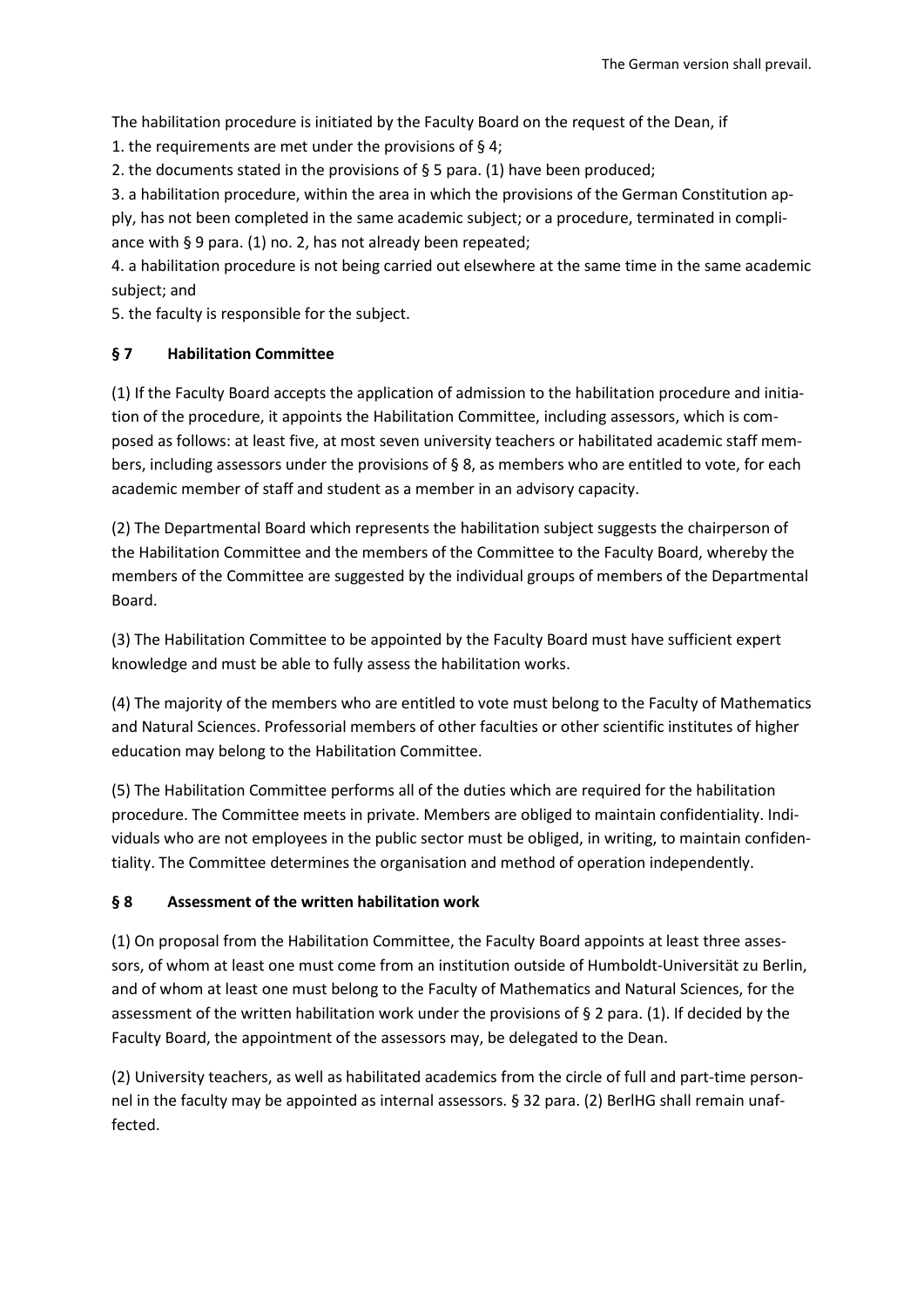(3) Individuals may only be appointed as assessors if they have the specialist knowledge to be able to assess written habilitation works completely or in crucial parts. If different subjects are touched upon in the written habilitation work, a corresponding number of assessors must be appointed. Professional expertise is proven by the corresponding venia legendi and may, exceptionally, be the result of specialist subject or methodological knowledge. The Habilitation Regulations must give external assessors relevant information.

(4) Reviewers must undertake assessments, which enable the Habilitation Committee to make one of the recommendations stated in § 9 para. (1) to the Faculty Board. In this process, they must act as if the responsibility for the final assessment of the habilitation work resides with them. Their reports must be generated independently of one another. Textual errors must be listed. Assessments must be justified. If assessments differ from one another, further reviewer reports may be obtained.

(5) Reviewer reports must be produced within two months; otherwise the Dean may set an extension period or appoint other reviewers. If the extension period is cancelled or expires, the Habilitation Committee suggests, in each case, another reviewer. The appointment takes place under the provisions of § 8 para. (1).

(6) Reviewer reports, based upon expert knowledge, have a binding effect on the decision of the Faculty Board, in order that their decision corresponds to the requirement for appropriate assessment. The binding effect may only be challenged by opposing reviewer reports which are based upon expert knowledge. Opposing reports of this type must be drawn up in writing.

(7) Reviewer reports and opposing reviewer reports may only be used within the framework of the habilitation procedure and are, otherwise, to be treated confidentially.

(8) Habilitation works under the provisions of § 2 para. (1) no. 1, as well as reviewer reports must be displayed at the faculty for four weeks, in order that members of the Habilitation Committee and the Faculty Board, as well as university teachers of the faculty, have the opportunity to inspect them. This must be announced so that members of the extended Faculty Board who are eligible to vote have the opportunity to draw up an opposing reviewer report before a meeting, after reading the written habilitation work and the reviewer reports. In the case that opposing reports are issued, they must be displayed for at least a week during the lecture period, and, with the approval of the Dean and in exceptional cases, for three weeks during the lecture-free period for the members of the extended Faculty Board. This too must be announced.

#### **§ 9 Decision regarding the written habilitation work**

On the basis of and in compliance with the reviewer reports, the Habilitation Committee provides the recommendations to the extended Faculty Board:

1. that the written habilitation work and the topic of the presentation are accepted under the provisions of § 2 para. (3); or

2. that the written works are rejected as a habilitation work. This refusal must be justified in writing.

(2) The extended Faculty Board decides upon the recommendation of the Habilitation Committee under the provisions of paragraph (1), on the basis of and in compliance with the reviewer reports.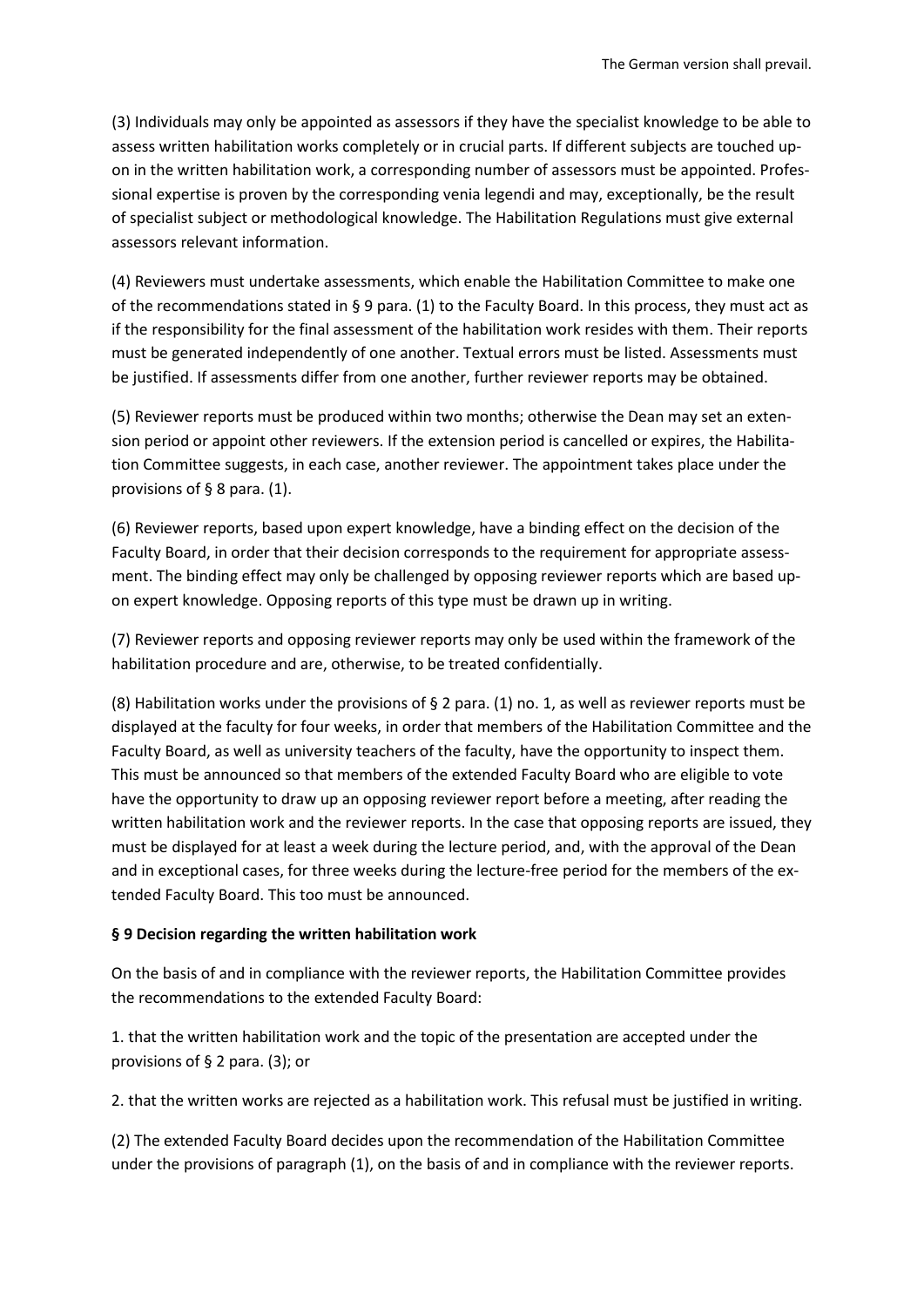Reviewer reports shall be binding unless they are successfully and sufficiently challenged by opposing reviewer reports based upon appropriate findings. A roll-call vote shall take place.

(3) If the written habilitation work is accepted and the topic of the public academic presentation is determined by the Faculty Board, the date of the presentation must be set promptly and to be made public within the university at least two weeks in advance during the lecture period, and, with the approval of the Dean and in exceptional cases, four weeks in advance outside the lecture period.

(4) If the habilitation work is rejected, the habilitation procedure is suspended; § 16 para. (2) shall remain unaffected.

(5) If the Faculty Board considers it necessary to change the name of the subject stated in the application, the post-doctoral candidate must be informed of this by the chairperson of the Habilitation Committee and given the opportunity to comment. The Faculty Board may subsequently determine a different name; this must be justified in writing.

## **§ 10 Public presentation with academic discussion**

(1) The presentation is public, usually performed in German or English, and takes place during the lecture period. The Dean shall decide on exceptions upon request. Members of the Committee and participants must be sufficiently familiar with the foreign language. The presentation lasts a maximum of 45 minutes.

(2) Two weeks before the public presentation is due to take place, the chairperson of the Habilitation Committee informs the post-doctoral candidate of the subject of the presentation and makes the reviewer reports available to the post-doctoral candidate without specifying the assessors' names.

(3) At least two-thirds of the members of the Habilitation Committee who are eligible to vote, as well as professors, academic staff members, and students of the faculty participate in the academic discussion, which is led by the chairperson of the Habilitation Committee. The chairperson may allow questions from the public. The academic discussion should usually last sixty minutes; however, it may last up to 90 minutes at the most. It is usually performed in German or English. The Dean shall decide on exceptions upon request. Members of the Committee and participants must be sufficiently familiar with the foreign language.

(4) The Habilitation Committee summarises the result in a statement made by the reviewers. Minutes and attendance lists are taken on file.

## **§ 11 Test lecture and didactic report**

(1) The Habilitation Committee generates a report regarding the didactic works contributed by the post-doctoral candidate. For the assessment of the didactic works, the Habilitation Committee sets up a public test lecture at an institute of higher education, lasting two contact hours, which deals with a branch of the subject selected. Two weeks before the public presentation is due to take place, the chairperson of the Habilitation Committee informs the post-doctoral candidate of the date of the test lecture. The date must be made public within the institute of higher education.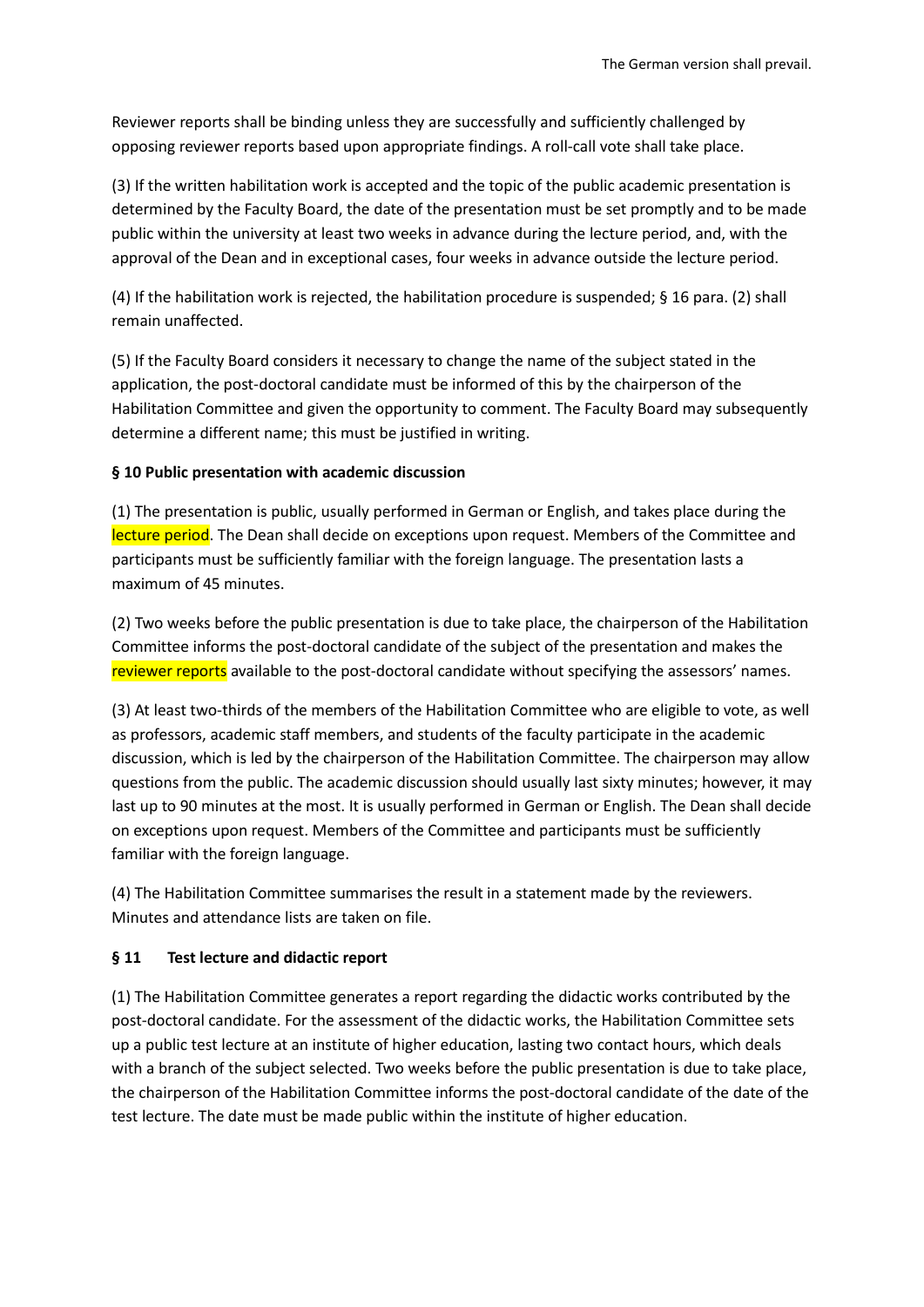(2) On proposal from the student member of the Committee, students of the faculty may state their assessments of the didactic works in the Committee and submit them in writing. These assessments must be considered by the Committee when compiling the reviewer report about the didactic works.

## **§ 12 Assessment summary**

Finally, the Habilitation Committee summarises the reviewer reports about the written habilitation work, the didactic works, the public presentation, and the academic discussion, and submits the summary to the extended Faculty Board.

# **§ 13 Awarding of the venia legendi (right to teach)**

(1) Based on the reviewer reports of the Habilitation Committee, the extended Faculty Board shall make a decision on the awarding of the venia legendi. A roll-call vote shall take place. The following must be voted on separately:

1. the public presentation and the academic discussion; and

2. the didactic works including the assessment of the test lecture.

If both are approved, an overall decision is made according to which the certificate shall be awarded for all works contributed.

(2) After the obligation to publish under the provisions of § 15 has been met, the Dean awards a certificate. On the day on which the certificate is conferred, the venia legendi is awarded. The certificate bears the date on which the conferral of the venia legendi took place, the signature of the President and the Dean, as well as the seal of the institute of higher education.

# **§ 14 Application for the venia docendi**

After the habilitation certificate has been conferred, the candidate may apply for the bestowal of the venia docendi under the provisions of §118 BerlHG. The Faculty Board shall decide on the bestowal of the venia docendi after the Departmental Board responsible for the subject applied for has expressed an opinion.

## **§ 15 Obligation to publish**

At least one copy of all documents in compliance with  $\S 2$  para. (1) no. 1, on the basis of which the academic works were assessed, must be supplied by the post-doctoral candidate to the university library within a year of the Faculty Board's decision regarding the granting of the venia legendi, in a way which allows copies to be made, preferably also electronically. In this process, data regarding the habilitation procedure, as well as all reviewers, must be stated.

# **§ 16 Withdrawal, repetition of habilitation works, suspension of the habilitation procedure**

(1) Until admission to the habilitation procedure has been granted, or if the post-doctoral candidate cannot reach an agreement regarding the habilitation subject, the application for habilitation may be withdrawn by the Faculty Board under the provisions of § 5 para. (2).

(2) In the event that written work is rejected as a habilitation work under the provisions of § 9 para. (1) no. 2, a single repetition of the procedure by way of submission of the written work is permitted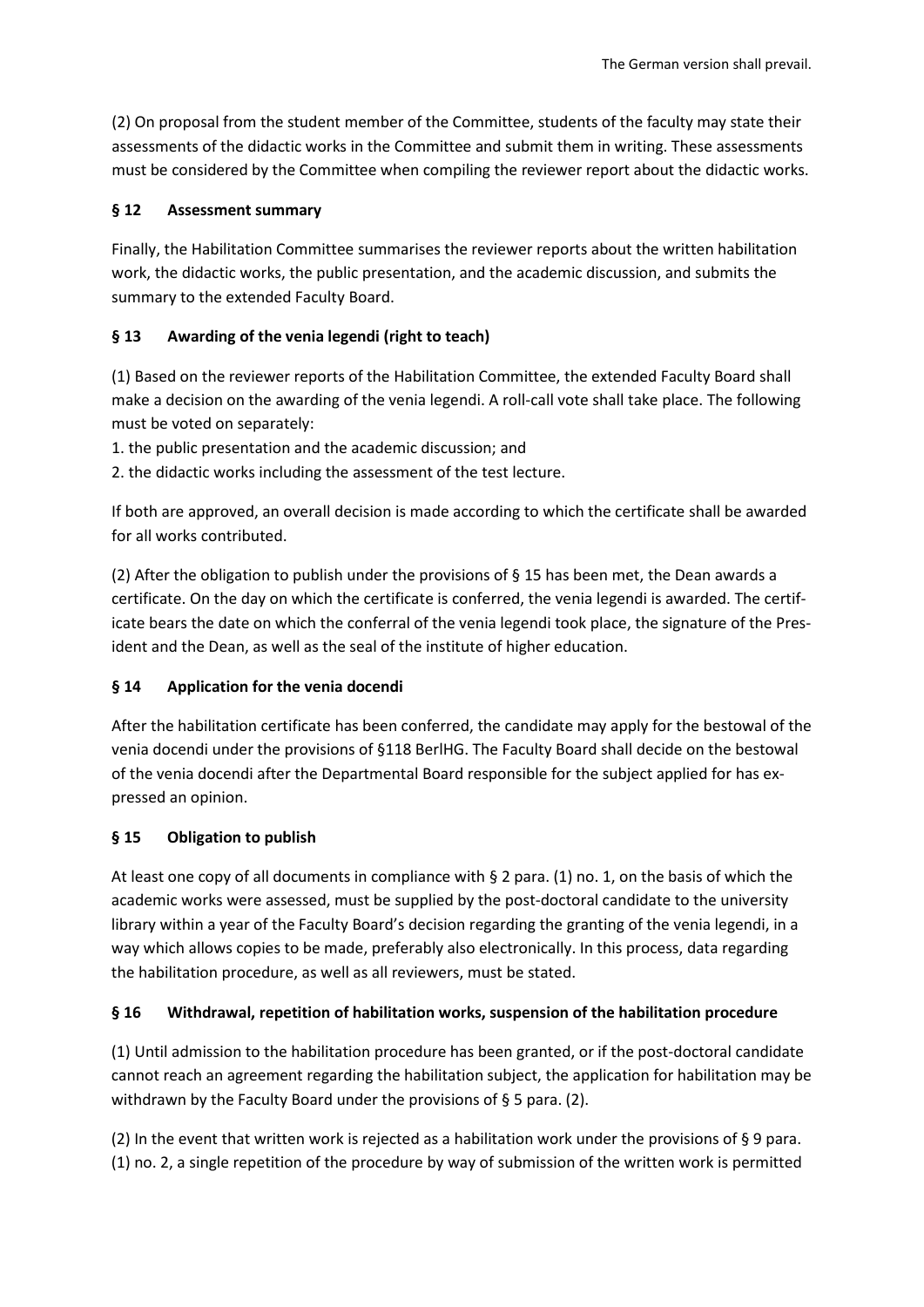under the provisions of  $\S 2$  para. (1) no. 1. A new admission application in the same subject may only be made after twelve months. This period begins on the day of the decision of the extended Faculty Board to reject the written habilitation work and suspend the habilitation procedure. This also applies to procedures which were terminated at other institutes of higher education without the venia legendi being granted, provided that the procedure had not already been prematurely and conclusively terminated. Upon application recognised works may be taken into account for the new procedure.

(3) If the public presentation with academic discussion under the provisions of  $\S$  13 para. (1) sentence 3 no. 1, is not recognised, it may be repeated within six months, with a different topic being discussed. The topic may be chosen from those which have already been submitted. It is not possible to repeat the presentation twice. If the didactic works have not been recognised under the provisions of § 13 para. (1) sentence 3 no. 2, the post-doctoral candidate may be given the opportunity to prepare and run other courses or the test lecture within the period of the following two semesters. This shall be assessed under the provisions of § 11. There shall be no further opportunity to prepare and run other courses within the habilitation procedure.

(4) The Faculty Board shall determine that the procedure must be suspended in the event of a repetition of the habilitation works under the provisions of para. (2) and (3). If the works are once again not recognised, or if the post-doctoral candidate waives their right to a repetition in writing, the Faculty Board shall determine that the habilitation procedure must be prematurely terminated.

## **§ 17 Premature termination of the habilitation procedure**

(1) The Faculty Board shall determine that the habilitation procedure must be prematurely terminated, if:

1. one of the works contributed under the provisions of § 13 para. (1) sentence 3 does not definitively meet the requirements imposed upon the habilitation works, or works are not completed and no sufficient reasons are stated; or

2. if attempts to cheat or deceive are made by the post-doctoral candidate, or if doubts concerning plagiarism remain following a hearing.

(2) Premature termination of the habilitation procedure must be justified and the post-doctoral candidate must be informed in writing. The wording of a justification must be determined by the Faculty Board. The notification of termination must be accompanied by the rights of legal appeal.

## **§ 18 Expiration and withdrawal of the venia legendi**

(1) The venia legendi expires if the habilitated individual is no longer permitted to hold a doctoral degree.

(2) The venia legendi is withdrawn upon decision of the Faculty Board if the habilitation is fraudulently obtained or otherwise gained in an improper manner.

(3) The President ascertains the expiration of the venia legendi upon request of the faculty.

## **§ 19 Changes to the venia legendi**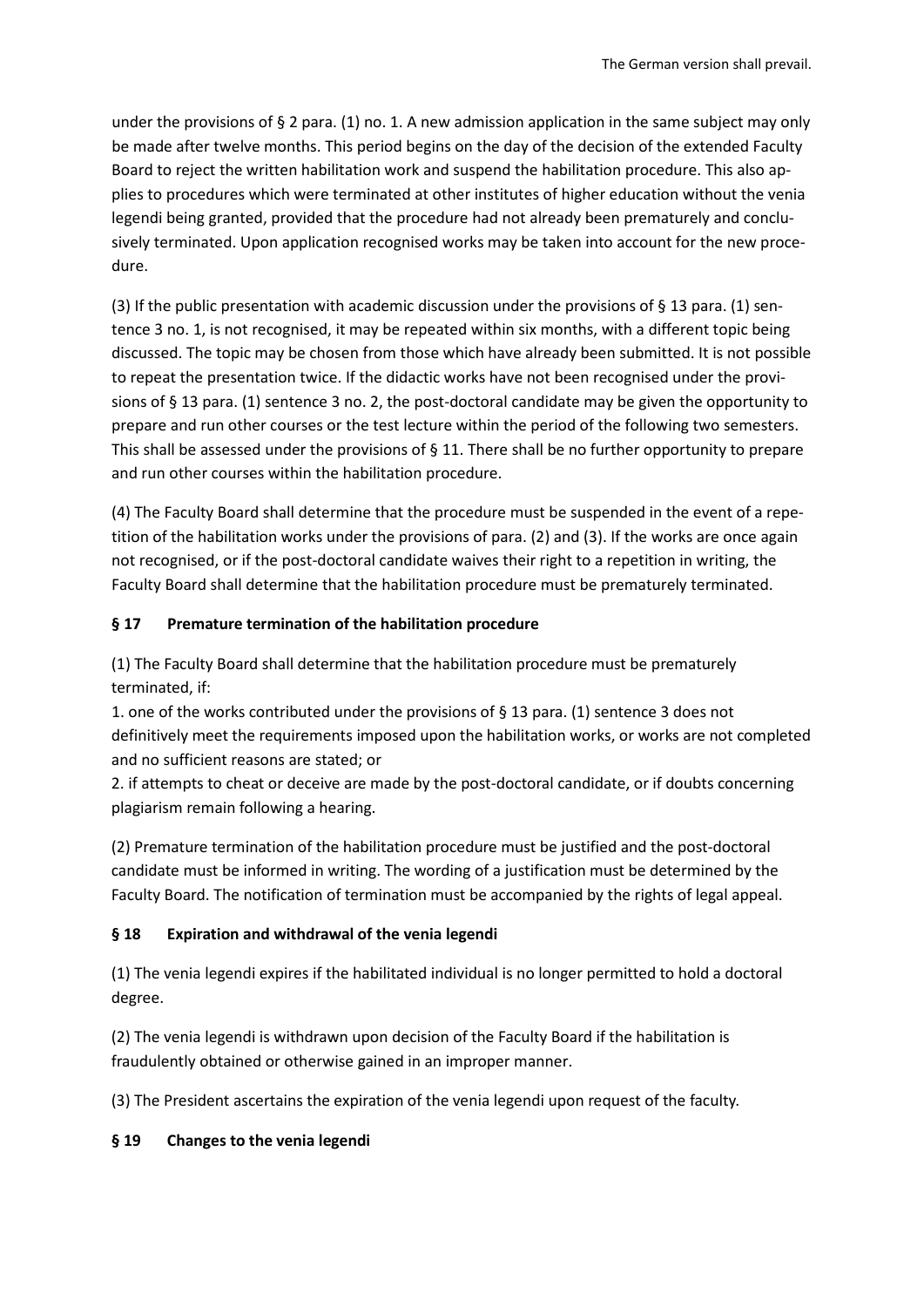(1) Habilitated individuals may submit a request for amendments (expansion or renaming) to the subject of their venia legendi. The admission requirements are met with the submission of the habilitation certificate. In the request, the works upon which the request for amendments is based must be mentioned. Any written documents relating to the request must be submitted.

(2) In the amendment procedure, the habilitation thesis or equivalent works must not be demanded under the provisions of  $\S$  2 para. (1) no. 1.

(3) The Faculty Board appoints a committee made up of at least three professors from a department which represents the habilitation subject. The committee, with the aid of the submitted documents and the works named in the request, develops a decision proposal for the extended Faculty Board. It also gives its view as to whether a public presentation with an academic discussion, or a public test lecture, is considered necessary. The extended Faculty Board shall subsequently decide on the request.

# **§ 20 General procedural regulations**

(1) More than half of the members who are eligible to vote must participate in all meetings of the Habilitation Committee. Votes are passed by a simple majority. If votes are equal, the chairpersons's vote shall be decisive.

(2) The Habilitation Committee submits all decisions to the Faculty Board. The Dean of the faculty shall ensure that the entire procedure, starting from the submission of the admission application, can be concluded within two semesters. If this time period is not sufficient, the Faculty Board shall determine an extension period and inform the post-doctoral candidate accordingly.

(3) All notices which are given to the post-doctoral candidate and are relevant to the procedure must be made in writing; this is particularly the case for deadlines and decisions which could adversely affect the candidates. These must be justified and accompanied by the rights of legal appeal.

(4) Upon completion of the habilitation procedure, the post-doctoral candidate has the opportunity to inspect all of the reviewer reports. The reports may only be used within the framework of the habilitation process and must be treated confidentially.

(5) The Faculty Board may, by way of decision, delegate decisions regarding alterations to the composition of the Habilitation Committee, and as well as other decisions that do not influence any basic procedures, to the Dean, if the Departmental Board or the Habilitation Committee concerned has voted unanimously on these issues.

## **§ 21 Objection and appeal**

Applicants, post-doctoral candidates, and habilitated individuals have the opportunity to submit an appeal to the President of Humboldt-Universität zu Berlin against a decision of the competent authorities of the faculty, as stipulated by these regulations. This will not affect the deadlines for the filing of actions in contentious administrative proceedings. Any decisions must be accompanied by the rights of legal appeal.

## **§ 22 Commencement**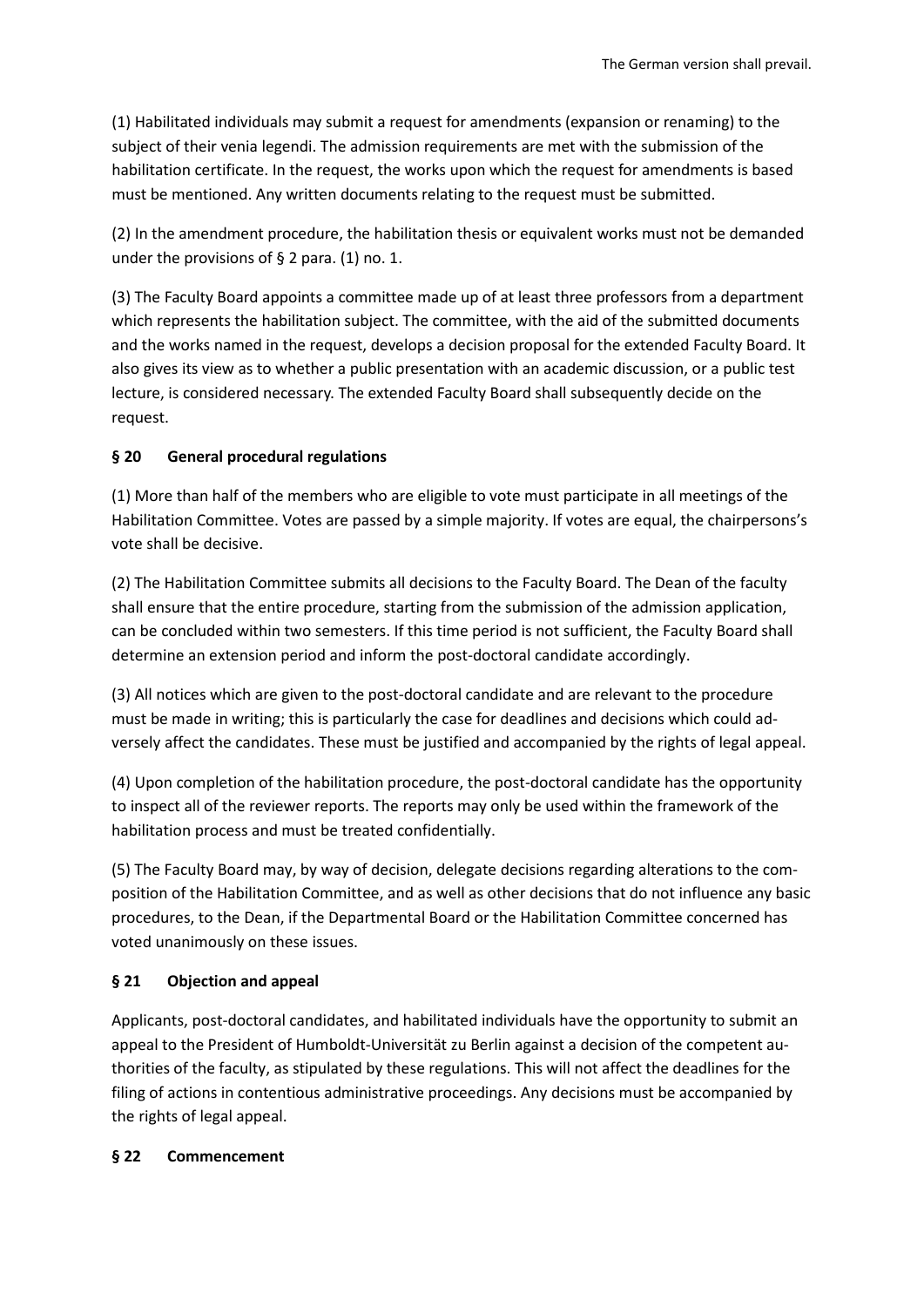These Habilitation Regulations apply to all procedures which are initiated following commencement. These Habilitation Regulations enter into force on the day following publication in the *University Gazette of Humboldt-Universität zu Berlin*. The Habilitation Regulations of the Faculties I and II of Mathematics and Natural Sciences, published in the University Gazette of Humboldt-Universität zu Berlin no. 47/2002 and no. 23/2005, shall expire.

The President of Humboldt-Universität zu Berlin is authorised to publish the most recent version of the Habilitation Regulations in the University Gazette.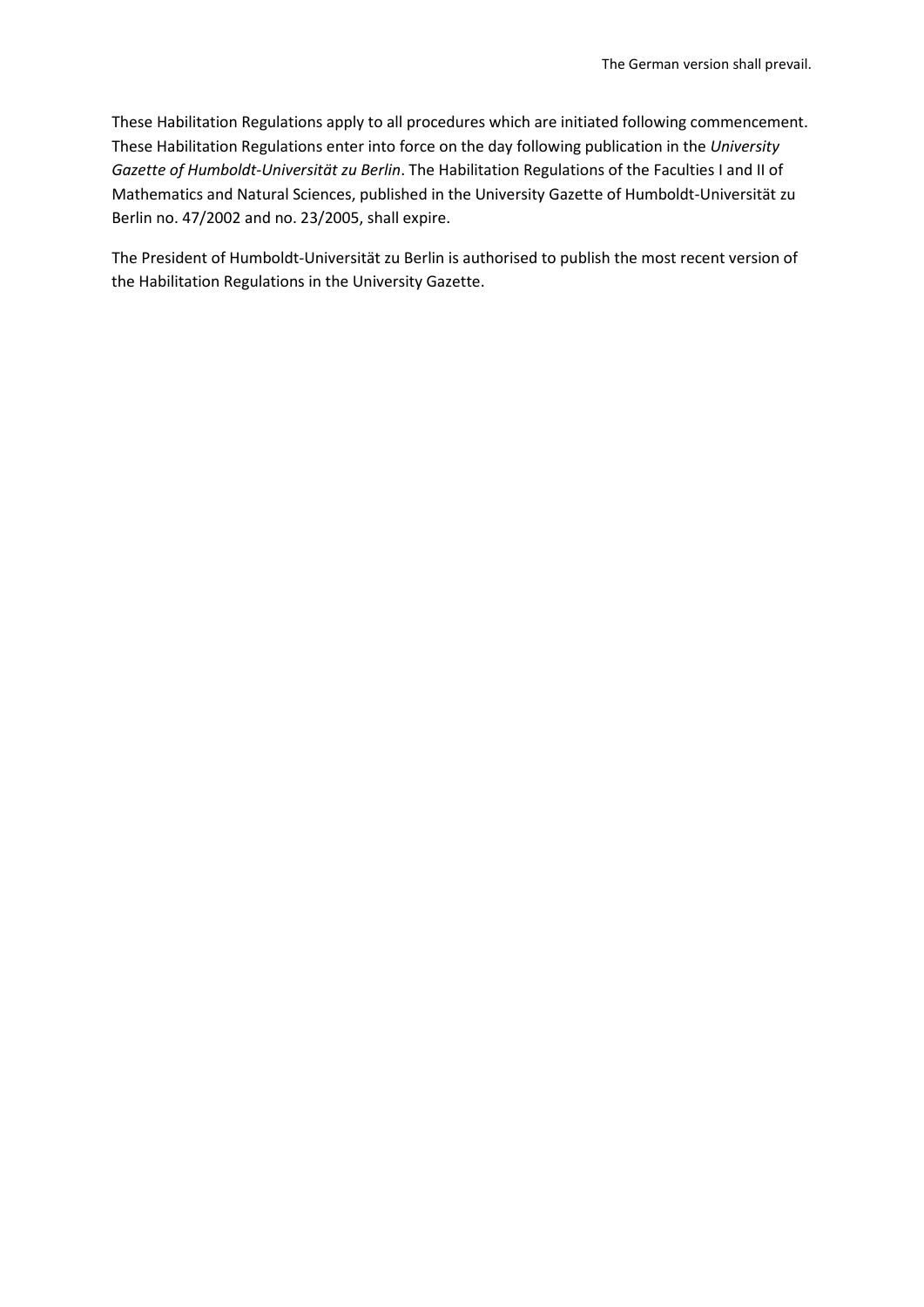# **Attachment 1 Example of the front page of a habilitation thesis**

Topic: [TOPIC]

Habilitation thesis for obtaining the venia legendi

for the subject: [SUBJECT]

submitted to the Board of the Faculty of Mathematics and Natural Sciences of the Humboldt-Universität zu Berlin

by [JOHN SMITH]

born on [00.00.2000] in [CITY]

[PRESIDENT] [DEAN]

of Humboldt-Universität zu Berlin and the Faculty of Mathematics and Natural Sciences

Berlin, [00.00.2000]

Reviewers:

(to be filled out initially for publishing in the university library)

1. [Mr JOHN SMITH ACADEMIC DEGREE]

2. [Mr JOHN SMITH ACADEMIC DEGREE]

3. [Mr JOHN SMITH ACADEMIC DEGREE]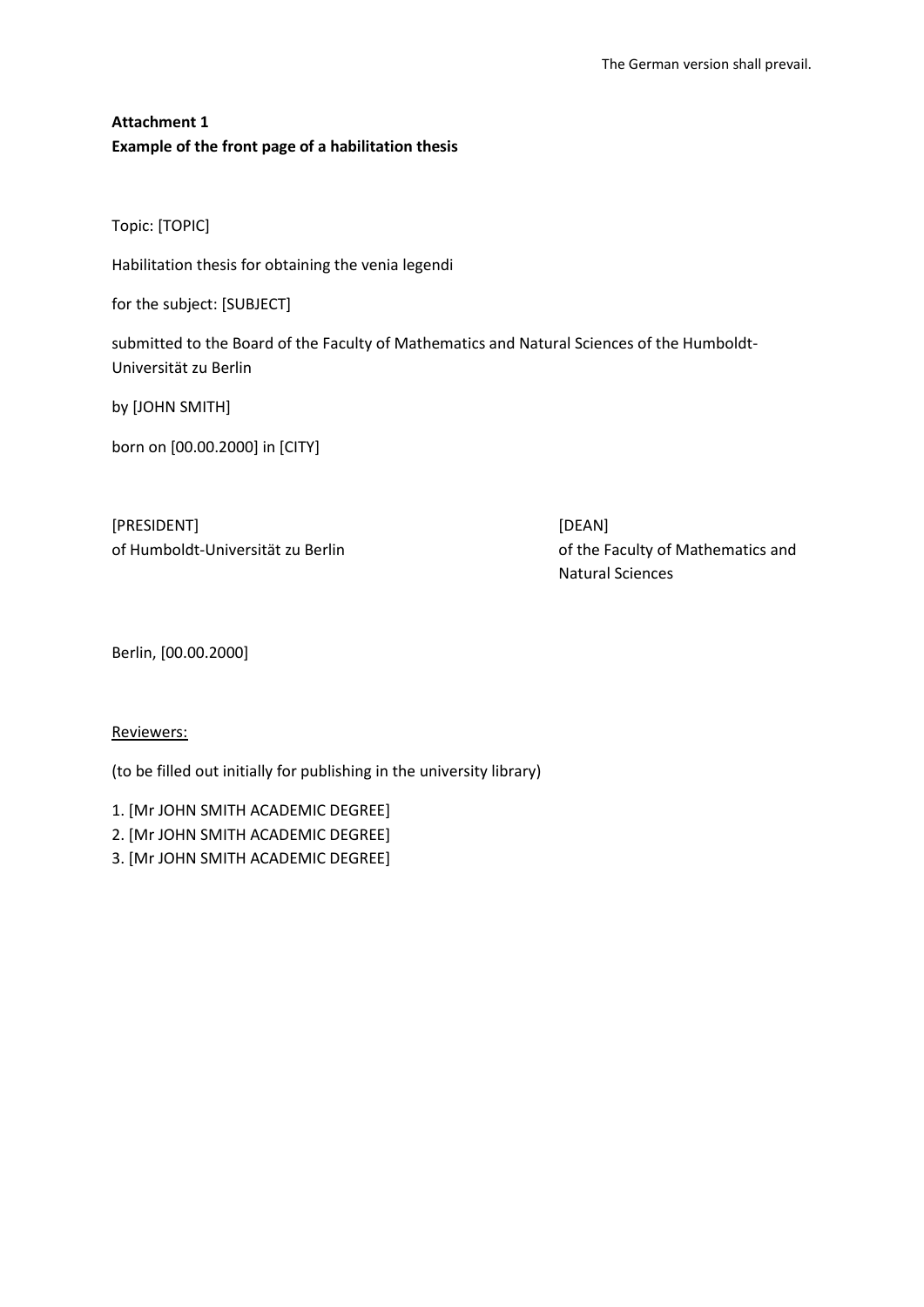**Attachment 2 Example of a habilitation certificate**

# HUMBOLDT-UNIVERSITÄT ZU BERLIN



## **HABILITATION CERTIFICATE**

The Board of the Faculty of Mathematics and Natural Sciences of Humboldt-Universität zu Berlin awards

[Mr JOHN SMITH ACADEMIC DEGREE]

born on [00.00.2000] in [CITY],

on the grounds of [ON THE GROUNDS OF]

following a habilitation procedure under the provisions of the Habilitation Regulations of the Faculty of Mathematics and Natural Sciences dated 30 June 2014, the

## **VENIA LEGENDI**

for the subject [SUBJECT].

[HE / SHE] has demonstrated

that [HE/SHE] can represent the subject independently in research and teaching.

Topic of the written habilitation work: [**TOPIC**]

Topic of the public presentation: [**TOPIC**]

Berlin, [00.00.2000]

Seal of Humboldt-Universität zu Berlin

**[PRESIDENT] [DEAN]**

of Humboldt-Universität zu Berlin and the Faculty of Mathematics and Natural Sciences